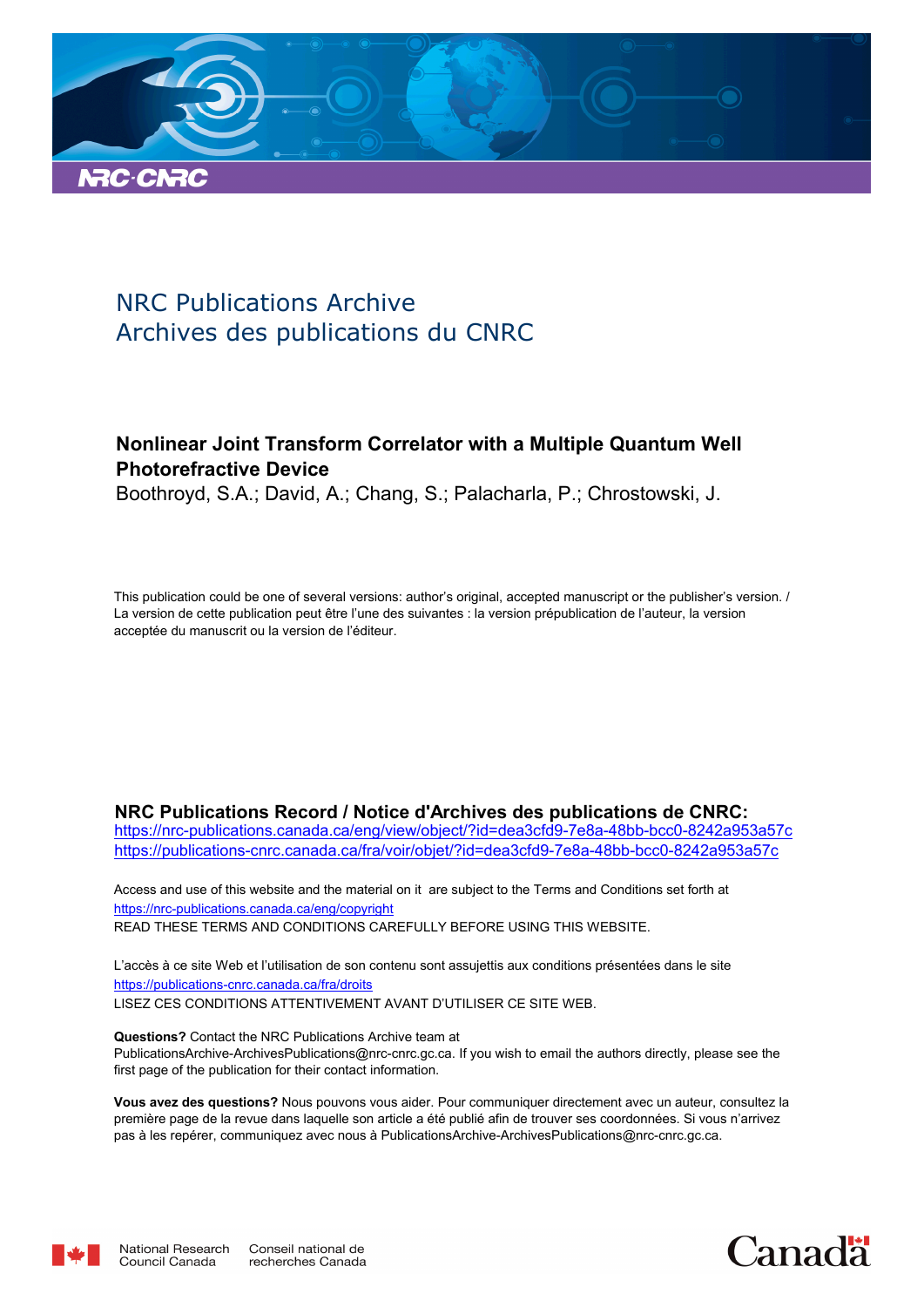## Nonlinear joint transform correlator with a multiple quantum well photorefractive device

S. A. Boothroyd, A. David, S. Chang, P. Palacharla, J. Chrostowski

National Research Council Institute for Information Technology Ottawa, Canada K1A 0R6

**Abstract**. A nonlinear joint transform correlator incorporating a GaAs/GaAlAs MQW device is described and demonstrated for face recognition. The correlator emphasizes high frequency components in the input and shows good tolerance to variation in facial expression.

We report here a joint transform correlator (JTC) that uses a semiconductor holographic element in the frequency plane and show results of its use in a real-time face recognition system. The holographic element is a GaAs/GaAlAs multiple quantum well (MQW) structure and is shown schematically in figure 1. The structure was made semi-insulating by ion implantation. Incident light used to write a grating, with photon

energy higher than the band gap energy, is absorbed generating free carriers. These move under the influence of an electric field applied between the transparent electrodes and act locally to screen the applied field. The dielectric layers allow a variation in applied field across the structure which follows the incident light pattern. The variation in the absorption coefficient around the band edge is shown in figure 2 for a range of voltages applied across the MQW layers. Illuminating the structure



sapphire substrate



at the band edge wavelength of ∼ 852 nm detects the large difference in absorption between the no field and high field regions. This absorption variation corresponds to an index change of several parts in 100 [1]. Thus although the MQW element is only a few microns thick the induced index change is large enough to

produce strong light driven diffraction effects. The MQW element offers a compact laser diode based nonlinear JTC with high spatial resolution [2,3]. A grating can be written and erased in ∼ 10 us giving the potential for up to  $10<sup>5</sup>$ correlations per second [2].

We used a liquid crystal spatial light modulator to input an amplitude modulated image to the JTC. The joint power spectrum and its carrier interference pattern at 830 nm contained a few mW of power at the MQW device for an average intensity of  $\sim$  30 mW/cm<sup>2</sup>. A laser beam at 852 nm and ∼ 100 µW was used to read-out the gratings. The saturation intensity in the



**Figure 2. Absorption characteristics of the MQW.**